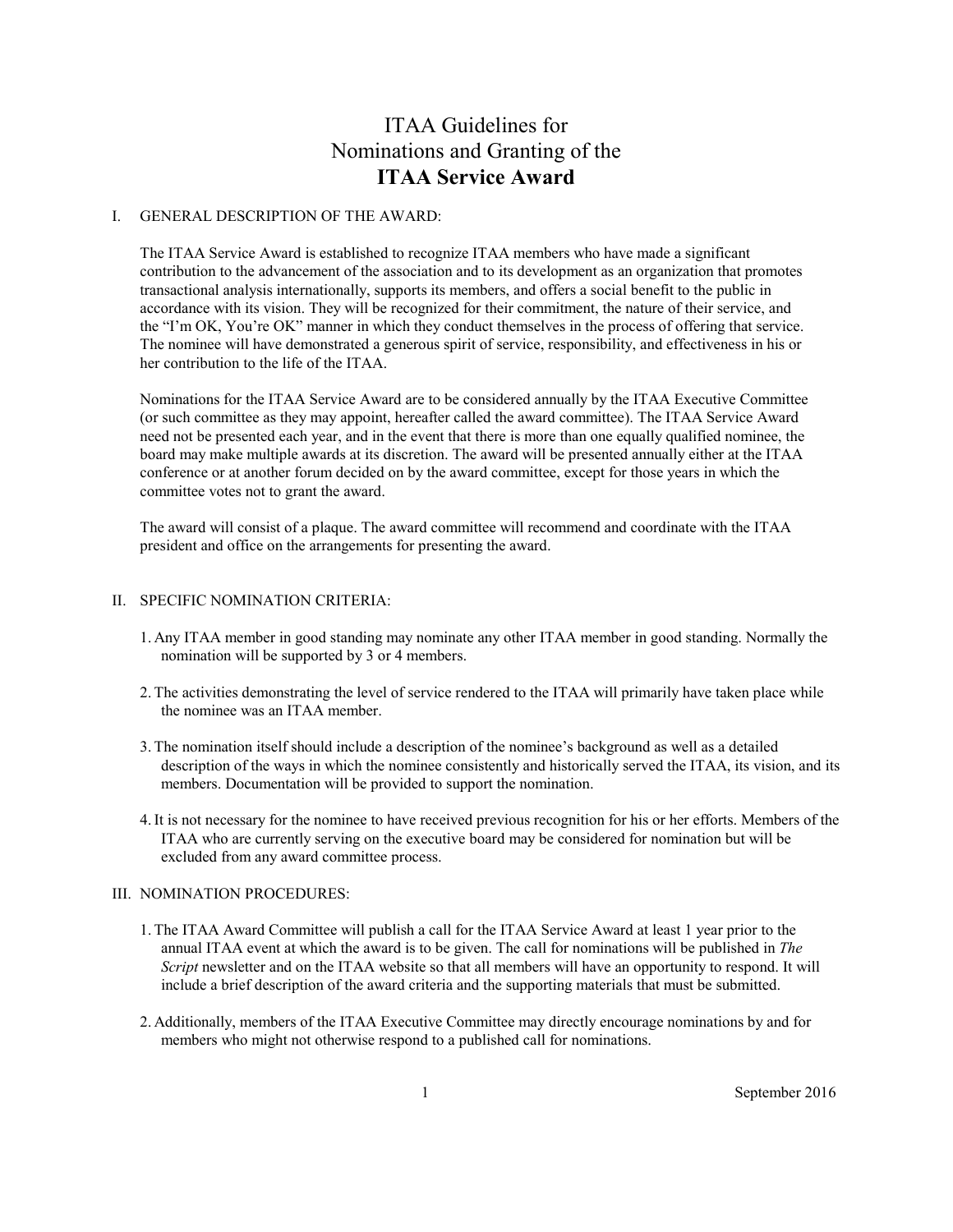- 3.To be considered for a nomination, the following information and materials must be submitted, in written English and an electronic format (Microsoft Word or PDF), by the individuals, groups, or organizations making the nomination to the ITAA Secretary no later than 1 January:
	- a) Name of the nominee
	- b) A detailed description by those making the nomination, all of whom must be ITAA members, of how the nominee has demonstrated his or her service to the ITAA, its vision, and its members
	- c) Relevant supporting documentation
	- d) The complete name, address, and phone numbers of the person(s) making the nomination and specifically the person the award committee may contact if additional information or material is required
- 4. Notifying the nominee that his or her name has been submitted for consideration for the ITAA Service Award is a courtesy on the part of the person(s) making the nomination but it is not a requirement of the nomination process.
- 5.The award committee may require additional information or documentation from the person(s) making the nomination prior to considering the nomination for an award. Failure to provide this requested documentation in a timely fashion may result in the nomination being dropped for consideration during that year.

## IV. THE AWARD COMMITTEE REVIEW/VOTING PROCEDURES:

- 1. All nominations received by the 1 January deadline will initially be reviewed by the chairperson in consultation with committee members to determine the following:
	- a) The eligibility of the nomination
	- b) That written information and materials required for submitting a nomination are complete and sufficient for consideration by the committee
	- c) The names of three (3) to five (5) committee members or other consultants who are qualified to review and evaluate each nomination for the award
- 2. No later than 5 months prior to the award, the award committee will request from the person(s) making the nomination any additional information needed. That information must be submitted no later than 4 months prior to the event at which the award is to be given. The award committee may, as a courtesy, inform the nominee of his or her nomination, but that is not required.
- 3.The three (3) to five (5) committee members will thoroughly review and evaluate each nomination for the award and recommend whether or not to grant the award to a particular nominee(s). Their decision will be recorded.
- 4.The detailed reviews and recommendations will be distributed to all committee members at least 2 months prior to the annual event at which the award is to be given. Everyone on the committee will review the materials prior to voting.
- 5.The award committee will have the following options for granting the award:
	- a) Granting no award that year
	- b) Granting one award that year